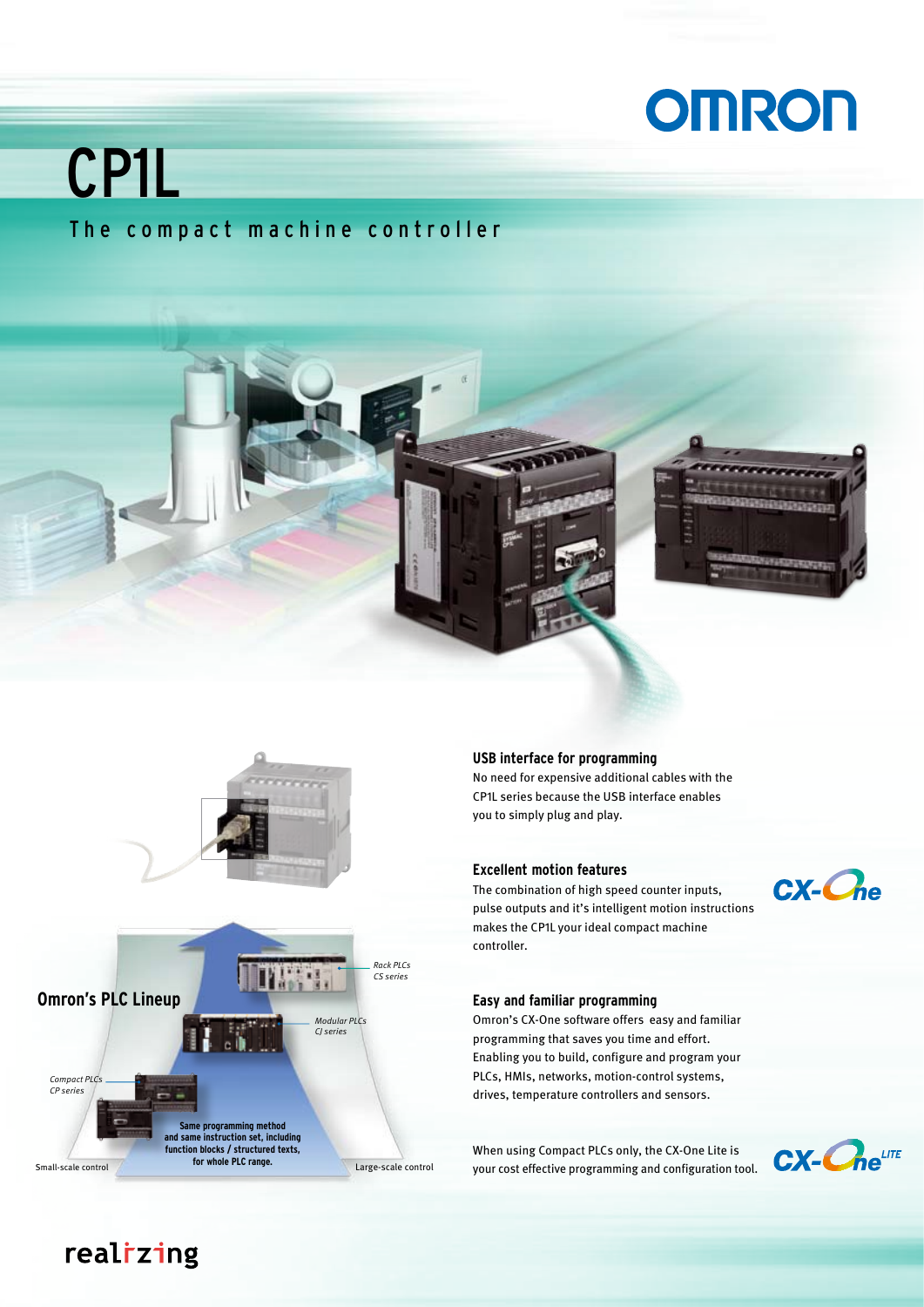### Think big...start small...

### CP1L starter set

# **£ 495,- per set**



### **FAX: 0870 752 0862 / E-MAIL: uk@eu.omron.com / www.omron.co.uk**

| Please send me further information                                 |                          | Name and the contract of the contract of the contract of the contract of the contract of the contract of the contract of the contract of the contract of the contract of the contract of the contract of the contract of the c |
|--------------------------------------------------------------------|--------------------------|--------------------------------------------------------------------------------------------------------------------------------------------------------------------------------------------------------------------------------|
| Please call to discuss                                             |                          |                                                                                                                                                                                                                                |
| Please remove me from your mailing list                            |                          |                                                                                                                                                                                                                                |
|                                                                    |                          |                                                                                                                                                                                                                                |
|                                                                    | Post Code <b>Service</b> |                                                                                                                                                                                                                                |
|                                                                    |                          | Teler and the second state of the second state of the second state of the second state of the second state of                                                                                                                  |
|                                                                    |                          |                                                                                                                                                                                                                                |
| Fax this to Omron on 0870 752 0862<br>or phone us on 0870 752 0861 |                          | E-mail and the contract of the contract of the contract of the contract of the contract of the contract of the                                                                                                                 |
|                                                                    | Industry                 |                                                                                                                                                                                                                                |

*Although we strive for perfection, Omron do not warrant or make any representations regarding the correctness or completeness of the information described in this document. We reserve the right to make any changes at any time without prior notice.*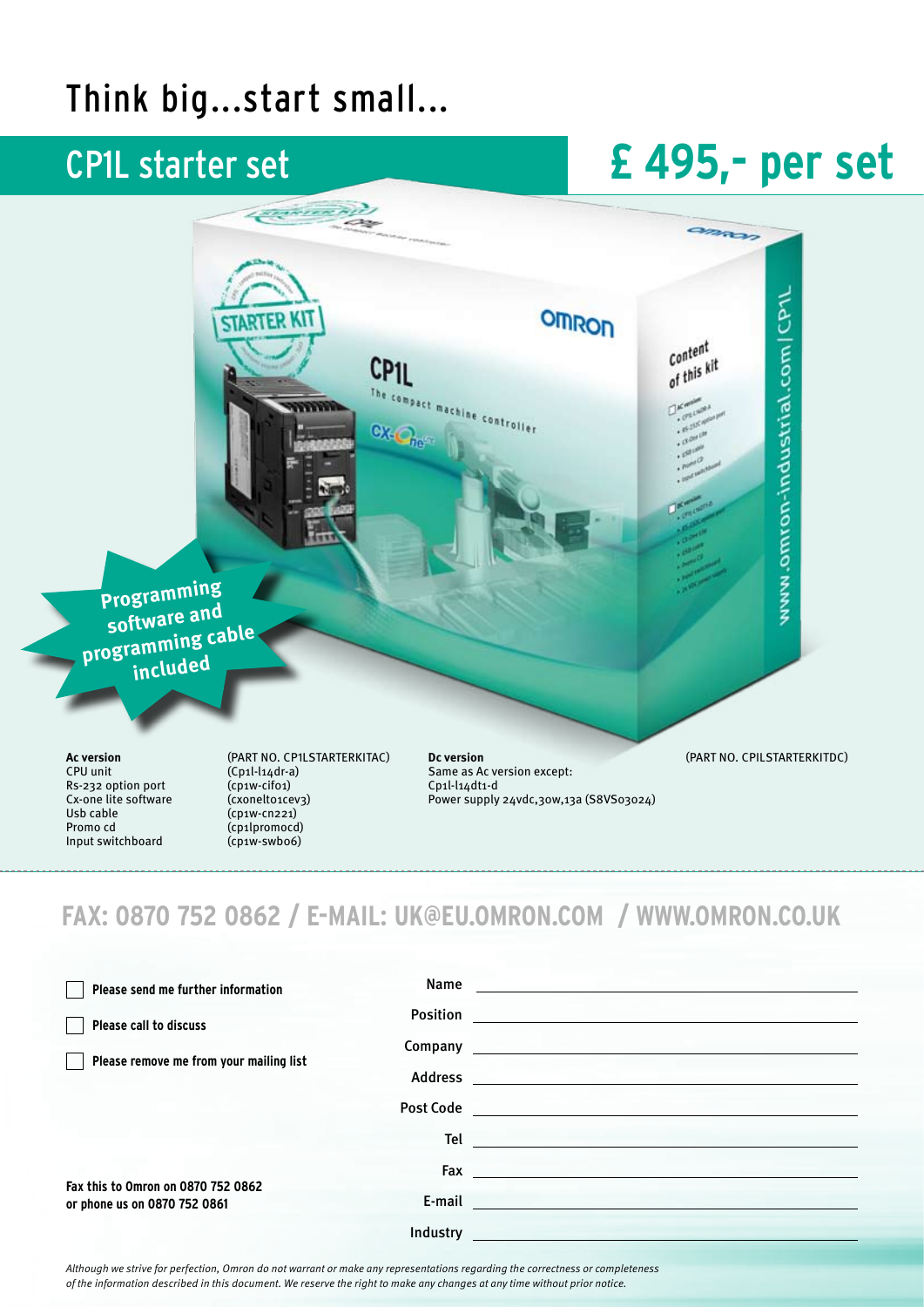## **CP1L CPU Units and Expansion Units**

When it comes to controllers for compact machines, Omron's new CP1L series offers the compactness of a micro-PLC with the capability of a modular PLC.

But this new and exciting range is not only compact, it is scaleable, has a faster processing speed than other controllers and is in a class of its own when it comes to price/performance. Naturally, it is compatible with all other devices in the Omron PLC line up.

- 4 high-speed encoder inputs and 2 high-speed pulse outputs
- CPUs with AC or DC supply and 14, 20, 30 or 40 I/O built-in
- Instruction set compatible with CP1H-, CJ1-, and CS1 series PLC
- Optional RS232C and RS-422A/485 serial ports
- USB programming port

**CPU Unit Specification**

- Scaleable with a wide range of I/O units (maximum up to 160 I/O points)
- Motion functionality
- One and the same software as other Omron controllers



|                                  | Type AC power supply models                                                                                                                                                                                              | DC power supply models                                                                     |
|----------------------------------|--------------------------------------------------------------------------------------------------------------------------------------------------------------------------------------------------------------------------|--------------------------------------------------------------------------------------------|
| <b>Item</b>                      | Model CP1L-OOD-A                                                                                                                                                                                                         | CP1L- <sub>111</sub> -D                                                                    |
| Power supply                     | 100 to 240 VAC 50/60 Hz                                                                                                                                                                                                  | 24 VDC                                                                                     |
| Operating voltage range          | 85 to 264 VAC                                                                                                                                                                                                            | 20.4 to 26.4 VDC                                                                           |
| Power consumption                | 50 VA max. (CP1L-M40/M30DR-A) (See next page.)<br>30 VA max. (CP1L-L20/L14DR-A)                                                                                                                                          | 20 W max. (CP1L-M40/M30□□-D) (See next page.)<br>13 W max. (CP1L-L20/L14 <sup>1</sup> D-D) |
| Inrush current (See note.)       | 100 to 120 VAC inputs:<br>20 A max. (for cold start at room temperature)<br>8 ms max.<br>200 to 240 VAC inputs:<br>40 A max. (for cold start at room temperature), 8 ms max.                                             | 30 A max. (for cold start at room temperature)<br>20 ms max.                               |
| External power supply            | 300 mA at 24 VDC (CP1L-M30/M40)<br>200 mA at 24 VDC (CP1L-L14/L20)                                                                                                                                                       | None                                                                                       |
| Insulation resistance            | 20 MΩmin. (at 500 VDC) between the external AC terminals and  No insulation between primary and secondary for DC power<br><b>GR</b> terminals                                                                            | supply                                                                                     |
| Dielectric strength              | 2.300 VAC at 50/60 Hz for 1 min between the external AC and<br>GR terminals, leakage current: 5 mA max.                                                                                                                  | No insulation between primary and secondary for DC power<br>supply                         |
| Noise immunity                   | Conforms to IEC 61000-4-4. 2 kV (power supply line)                                                                                                                                                                      |                                                                                            |
| Vibration resistance             | Conforms to JIS C0040. 10 to 57 Hz, 0.075-mm amplitude, 57 to 150 Hz, acceleration: 9.8 m/s <sup>2</sup> in X, Y, and Z directions for<br>80 minutes each. Sweep time: 8 minutes x 10 sweeps = total time of 80 minutes) |                                                                                            |
| Shock resistance                 | Conforms to JIS C0041. 147 m/s <sup>2</sup> three times each in X, Y, and Z directions                                                                                                                                   |                                                                                            |
| Ambient operating<br>temperature | 0 to $55^{\circ}$ C                                                                                                                                                                                                      |                                                                                            |
| Ambient humidity                 | 10% to 90% (with no condensation)                                                                                                                                                                                        |                                                                                            |
| Ambient operating<br>environment | No corrosive gas                                                                                                                                                                                                         |                                                                                            |
| Ambient storage temperature      | -20 to 75° C (Excluding battery.)                                                                                                                                                                                        |                                                                                            |
| Power holding time               | $10$ ms min.                                                                                                                                                                                                             | 2 ms min.                                                                                  |

**Note:** The above values are for a cold start at room temperature for an AC power supply, and for a cold start for a DC power supply.

• A thermistor (with low-temperature current suppression characteristics) is used in the inrush current control circuitry for the AC power supply. The thermistor will not be sufficiently cooled if the ambient temperature is high or if a hot start is performed when the power supply has been OFF for only a short time. In those cases the inrush current values may be higher (as much as two times higher) than those shown above. Always allow for this when selecting fuses and breakers for external circuits.

• A capacitor charge-type delay circuit is used in the inrush current control circuitry for the DC power supply. The capacitor will not be charged if a hot start is performed when the power supply has been OFF for only a short time, so in those cases the inrush current values may be higher (as much as two times higher) than those shown above.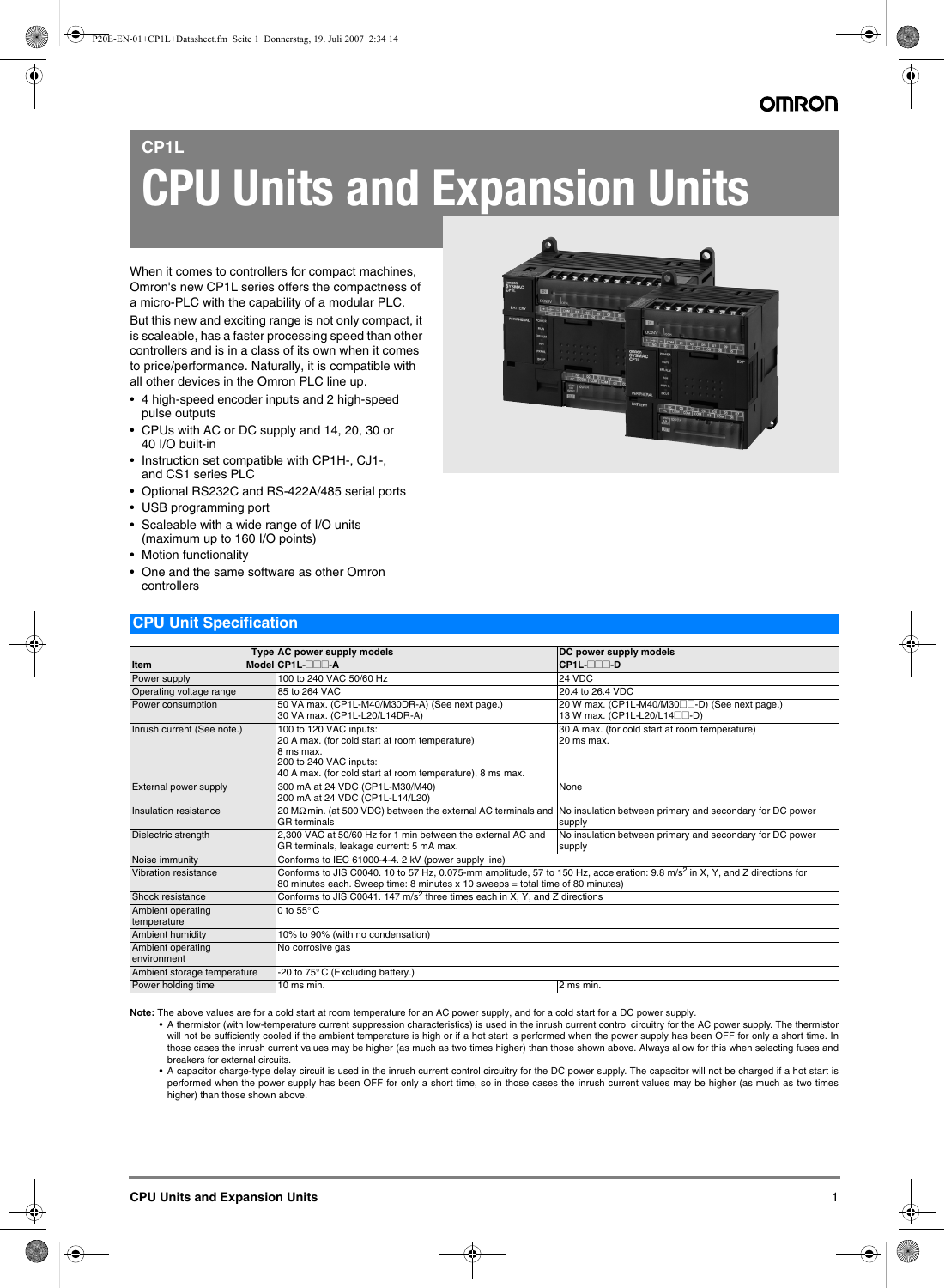#### **Current Consumption**

The power consumption shown on page 1 is the maximum power consumption. To obtain the correct power consumption for the system configuration, calculate the power consumption for the external power supply from the current consumption given below for the CPU Unit, Expansion Units, and Expansion I/O Units.

#### **CPU Units**

| <b>Model</b>         | <b>Current consumption</b> |               | <b>External power supply</b> |  |  |
|----------------------|----------------------------|---------------|------------------------------|--|--|
|                      | 5 VDC                      | <b>24 VDC</b> | <b>24 VDC</b>                |  |  |
| CP1L-M40DR-A         | 0.22A                      | 0.08A         | 0.3 A max.                   |  |  |
| <b>CP1L-M40DR-D</b>  | 0.22A                      | 0.08A         | ---                          |  |  |
| <b>CP1L-M40DT-D</b>  | 0.31A                      | 0.03A         | ---                          |  |  |
| <b>CP1L-M40DT1-D</b> | 0.31A                      | 0.03A         | ---                          |  |  |
| <b>CP1L-M30DR-A</b>  | 0.21A                      | 0.07A         | 0.3 A max.                   |  |  |
| CP1L-M30DR-D         | 0.21A                      | 0.07A         | ---                          |  |  |
| CP1L-M30DT-D         | 0.28A                      | 0.03A         | ---                          |  |  |
| CP1L-M30DT1-D        | 0.28A                      | 0.03A         | ---                          |  |  |
| CP1L-L20DR-A         | 0.20A                      | 0.05A         | 0.2 A max.                   |  |  |
| CP1L-L20DR-D         | 0.20A                      | 0.05A         | ---                          |  |  |
| CP1L-L20DT-D         | 0.24A                      | 0.03A         | ---                          |  |  |
| CP1L-L20DT1-D        | 0.24A                      | 0.03A         | ---                          |  |  |
| CP1L-L14DR-A         | 0.18A                      | 0.04A         | 0.2 A max.                   |  |  |
| CP1L-L14DR-D         | 0.18A                      | 0.04A         | ---                          |  |  |
| CP1L-L14DT-D         | 0.21A                      | 0.03A         | ---                          |  |  |
| CP1L-L14DT1-D        | 0.21A                      | 0.03A         | ---                          |  |  |

**Note 1.** The current consumption of the CP1W-ME05M Memory Cassette and the CP1W-CIF01/CIF11 Option Boards are included in the current consumption of the CPU Unit.

**2.** CPU Units with DC power do not provide an external power supply.

**3.** The current consumptions given in the following table must be added to the current consumption of the CPU Unit if an Expansion Unit or Expansion I/O Unit is connected.

**4.** The external power supply cannot be used if an Expansion Unit or Expansion I/O Unit is connected to a CPU Unit with 14 or 20 I/O points.

#### **Expansion Units and Expansion I/O Units**

| <b>Unit name</b>                |                                  | <b>Model</b>      |         | <b>Current consumption</b> |  |  |  |
|---------------------------------|----------------------------------|-------------------|---------|----------------------------|--|--|--|
|                                 |                                  |                   | 5 VDC   | <b>24 VDC</b>              |  |  |  |
| Expansion I/O Units             | 40 I/O points                    | CP1W-40EDR        | 0.080 A | 0.090 A                    |  |  |  |
|                                 | 24 inputs                        | CP1W-40EDT        | 0.160A  | ---                        |  |  |  |
|                                 | 16 outputs                       | CP1W-40EDT1       |         |                            |  |  |  |
|                                 | 20 I/O points                    | CP1W-20EDR1       | 0.103 A | 0.044A                     |  |  |  |
|                                 | 12 inputs                        | CP1W-20EDT        | 0.130 A | ---                        |  |  |  |
|                                 | 8 outputs                        | CP1W-20EDT1       |         |                            |  |  |  |
|                                 | 16 outputs                       | <b>CP1W-16ER</b>  | 0.042A  | 0.090A                     |  |  |  |
|                                 | 8 inputs                         | CP1W-8ED          | 0.018 A | .                          |  |  |  |
|                                 | 8 outputs                        | CP1W-8ER          | 0.026A  | 0.044A                     |  |  |  |
|                                 |                                  | CP1W-8ET          | 0.075 A | ---                        |  |  |  |
|                                 |                                  | CP1W-8ET1         |         |                            |  |  |  |
| Analog Input Unit               | 4 inputs                         | CP1W-AD041        | 0.080 A | 0.120A                     |  |  |  |
| Analog Output Unit              | 4 outputs                        | CP1W-DA041        | 0.080 A | 0.120A                     |  |  |  |
| Analog I/O Unit                 | 2 inputs and 1 output            | CP1W-MAD11        | 0.083 A | 0.110A                     |  |  |  |
| <b>Temperature Sensor Units</b> | K or J thermocouple              | <b>CP1W-TS001</b> | 0.040A  | 0.059A                     |  |  |  |
|                                 | inputs                           | <b>CP1W-TS002</b> |         |                            |  |  |  |
|                                 | Pt or JPt platinum               | <b>CP1W-TS101</b> | 0.054A  | 0.073 A                    |  |  |  |
|                                 | resistance thermometer<br>inputs | <b>CP1W-TS102</b> |         |                            |  |  |  |
| CompoBus/S I/O Link Unit        | 8 inputs and 8 outputs           | CP1W-SRT21        | 0.029A  | ---                        |  |  |  |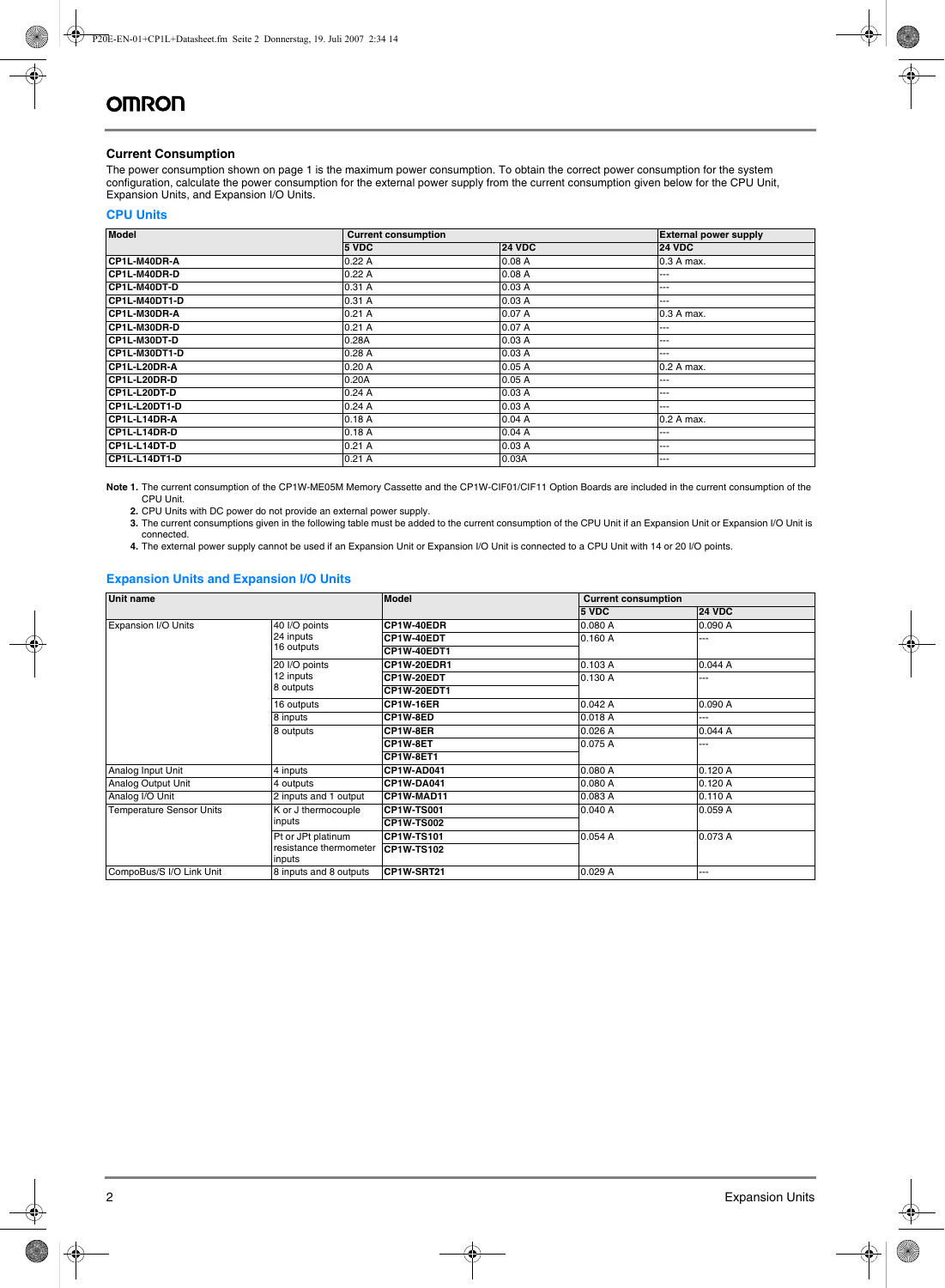#### **CPU Units**

|                                                           |                    |                                 | Type CP1L-M40 (40 points)                                                                                                                                  | CP1L-M30 (30 points)                                                                                                    | CP1L-L20 (20 points)                                                                                 | <b>CP1L-L14 (14 points)</b>                 |  |  |  |  |  |  |  |
|-----------------------------------------------------------|--------------------|---------------------------------|------------------------------------------------------------------------------------------------------------------------------------------------------------|-------------------------------------------------------------------------------------------------------------------------|------------------------------------------------------------------------------------------------------|---------------------------------------------|--|--|--|--|--|--|--|
| ltem                                                      |                    | <b>Models</b>                   | CP1L-M40 <sup>1</sup>                                                                                                                                      | CP1L-M30□□-□                                                                                                            | <b>CP1L-L20</b>                                                                                      | CP1L-L14 <sup>1</sup>                       |  |  |  |  |  |  |  |
| <b>Control method</b>                                     |                    |                                 | Stored program method                                                                                                                                      |                                                                                                                         |                                                                                                      |                                             |  |  |  |  |  |  |  |
| I/O control method                                        |                    |                                 | Cyclic scan with immediate refreshing                                                                                                                      |                                                                                                                         |                                                                                                      |                                             |  |  |  |  |  |  |  |
| Program language                                          |                    |                                 | Ladder diagram                                                                                                                                             |                                                                                                                         |                                                                                                      |                                             |  |  |  |  |  |  |  |
| <b>Function blocks</b>                                    |                    |                                 |                                                                                                                                                            | Maximum number of function block definitions: 128 Maximum number of instances: 256                                      |                                                                                                      |                                             |  |  |  |  |  |  |  |
|                                                           |                    |                                 | Languages usable in function block definitions: Ladder diagrams, structured text (ST)                                                                      |                                                                                                                         |                                                                                                      |                                             |  |  |  |  |  |  |  |
| <b>Instruction length</b>                                 |                    |                                 | 1 to 7 steps per instruction                                                                                                                               |                                                                                                                         |                                                                                                      |                                             |  |  |  |  |  |  |  |
| <b>Instructions</b>                                       |                    |                                 | Approx. 500 (function codes: 3 digits)                                                                                                                     |                                                                                                                         |                                                                                                      |                                             |  |  |  |  |  |  |  |
| Instruction execution time                                |                    |                                 | Basic instructions: 0.55 µs min. Special instructions: 4.1 µs min.                                                                                         |                                                                                                                         |                                                                                                      |                                             |  |  |  |  |  |  |  |
| <b>Common processing time</b>                             |                    |                                 | 0.4 <sub>ms</sub>                                                                                                                                          |                                                                                                                         |                                                                                                      |                                             |  |  |  |  |  |  |  |
| Program capacity                                          |                    |                                 | 10K steps                                                                                                                                                  |                                                                                                                         | 5K steps                                                                                             |                                             |  |  |  |  |  |  |  |
| <b>Number of tasks</b>                                    |                    |                                 | 288 (32 cyclic tasks and 256 interrupt tasks)                                                                                                              |                                                                                                                         |                                                                                                      |                                             |  |  |  |  |  |  |  |
|                                                           | <b>Scheduled</b>   |                                 | 1 (interrupt task No. 2, fixed)                                                                                                                            |                                                                                                                         |                                                                                                      |                                             |  |  |  |  |  |  |  |
|                                                           |                    | interrupt tasks                 |                                                                                                                                                            |                                                                                                                         |                                                                                                      |                                             |  |  |  |  |  |  |  |
|                                                           | Input<br>interrupt |                                 | 6 (interrupt task No. 140 to 145, fixed)                                                                                                                   |                                                                                                                         |                                                                                                      | 4 (interrupt task No. 140 to 143,<br>fixed) |  |  |  |  |  |  |  |
|                                                           | tasks              |                                 |                                                                                                                                                            |                                                                                                                         | (Interrupt tasks can also be specified and executed for high-speed counter interrupts and executed.) |                                             |  |  |  |  |  |  |  |
|                                                           |                    | Maximum subroutine number       | 256                                                                                                                                                        |                                                                                                                         |                                                                                                      |                                             |  |  |  |  |  |  |  |
| Maximum jump number                                       |                    |                                 | 256                                                                                                                                                        |                                                                                                                         |                                                                                                      |                                             |  |  |  |  |  |  |  |
| <b>I/O</b>                                                | Input bits         |                                 | 24: CIO 0.00 to CIO 0.11 and                                                                                                                               | 18: CIO 0.00 to CIO 0.11 and                                                                                            | 12: CIO 0.00 to CIO 0.11                                                                             | 8: CIO 0.00 to CIO 0.07                     |  |  |  |  |  |  |  |
| areas                                                     |                    |                                 | CIO 1.00 to CIO 1.11                                                                                                                                       | CIO 1.00 to CIO 1.05                                                                                                    |                                                                                                      |                                             |  |  |  |  |  |  |  |
|                                                           | <b>Output bits</b> |                                 | 16: CIO 100.00 to CIO 100.07                                                                                                                               | 12: CIO 100.00 to CIO 100.07                                                                                            | 8: CIO 100.00 to CIO 100.07                                                                          | 6: CIO 100.00 to CIO 100.05                 |  |  |  |  |  |  |  |
|                                                           |                    |                                 | and CIO 101.00 to CIO 101.07 and CIO 101.00 to CIO 101.03                                                                                                  |                                                                                                                         |                                                                                                      |                                             |  |  |  |  |  |  |  |
|                                                           | 1:1 Link Area      |                                 | 1,024 bits (64 words): CIO 3000.00 to CIO 3063.15 (CIO 3000 to CIO 3063)                                                                                   |                                                                                                                         |                                                                                                      |                                             |  |  |  |  |  |  |  |
|                                                           | <b>Serial PLC</b>  |                                 |                                                                                                                                                            | 1,440 bits (90 words): CIO 3100.00 to CIO 3189.15 (CIO 3100 to CIO 3189)                                                |                                                                                                      |                                             |  |  |  |  |  |  |  |
|                                                           | <b>Link Area</b>   |                                 |                                                                                                                                                            |                                                                                                                         |                                                                                                      |                                             |  |  |  |  |  |  |  |
| <b>Work bits</b>                                          |                    |                                 | 8,192 bits (512 words): W000.00 to W511.15 (W0 to W511)                                                                                                    |                                                                                                                         |                                                                                                      |                                             |  |  |  |  |  |  |  |
|                                                           |                    |                                 |                                                                                                                                                            | CIO Area: 37,504 bits (2,344 words): CIO 3800.00 to CIO 6143.15 (CIO 3800 to CIO 6143)                                  |                                                                                                      |                                             |  |  |  |  |  |  |  |
| <b>TR Area</b>                                            |                    |                                 | 16 bits: TR0 to TR15                                                                                                                                       |                                                                                                                         |                                                                                                      |                                             |  |  |  |  |  |  |  |
| <b>Holding Area</b>                                       |                    |                                 | 8,192 bits (512 words): H0.00 to H511.15 (H0 to H511)                                                                                                      |                                                                                                                         |                                                                                                      |                                             |  |  |  |  |  |  |  |
| <b>AR Area</b>                                            |                    |                                 | Read-only (Write-prohibited): 7168 bits (448 words): A0.00 to A447.15 (A0 to A447)<br>Read/Write: 8192 bits (512 words): A448.00 to A959.15 (A448 to A959) |                                                                                                                         |                                                                                                      |                                             |  |  |  |  |  |  |  |
| <b>Timers</b>                                             |                    |                                 | 4,096 bits: T0 to T4095                                                                                                                                    |                                                                                                                         |                                                                                                      |                                             |  |  |  |  |  |  |  |
| <b>Counters</b>                                           |                    |                                 | 4,096 bits: C0 to C4095                                                                                                                                    |                                                                                                                         |                                                                                                      |                                             |  |  |  |  |  |  |  |
| <b>DM Area</b>                                            |                    |                                 | 32 Kwords: D0 to D32767                                                                                                                                    |                                                                                                                         | 10 Kwords: D0 to D9999, D32000 to D32767                                                             |                                             |  |  |  |  |  |  |  |
| Data Register Area                                        |                    |                                 | 16 registers (16 bits): DR0 to DR15                                                                                                                        |                                                                                                                         |                                                                                                      |                                             |  |  |  |  |  |  |  |
| <b>Index Register Area</b>                                |                    |                                 | 16 registers (32 bits): IR0 to IR15                                                                                                                        |                                                                                                                         |                                                                                                      |                                             |  |  |  |  |  |  |  |
| <b>Task Flag Area</b>                                     |                    |                                 | 32 flags (32 bits): TK0000 to TK0031                                                                                                                       |                                                                                                                         |                                                                                                      |                                             |  |  |  |  |  |  |  |
| <b>Trace Memory</b>                                       |                    |                                 | 4,000 words (500 samples for the trace data maximum of 31 bits and 6 words.)                                                                               |                                                                                                                         |                                                                                                      |                                             |  |  |  |  |  |  |  |
| <b>Memory Cassette</b>                                    |                    |                                 | A special Memory Cassette (CP1W-ME05M) can be mounted. Note: Can be used for program backups and auto-booting.                                             |                                                                                                                         |                                                                                                      |                                             |  |  |  |  |  |  |  |
| <b>Clock function</b>                                     |                    |                                 | Supported. Accuracy (monthly deviation): -4.5 min to -0.5 min (ambient temperature: $55^{\circ}$ C),                                                       |                                                                                                                         |                                                                                                      |                                             |  |  |  |  |  |  |  |
|                                                           |                    |                                 | -2.0 min to +2.0 min (ambient temperature: 25°C), -2.5 min to +1.5 min (ambient temperature: 0°C)                                                          |                                                                                                                         |                                                                                                      |                                             |  |  |  |  |  |  |  |
|                                                           |                    | <b>Communications functions</b> |                                                                                                                                                            | One built-in peripheral port (USB 1.1): For connecting Support Software only.                                           |                                                                                                      |                                             |  |  |  |  |  |  |  |
|                                                           |                    |                                 | A maximum of two Serial Communications Option Boards                                                                                                       |                                                                                                                         | A maximum of one Serial Communications Option Board                                                  |                                             |  |  |  |  |  |  |  |
|                                                           |                    |                                 | can be mounted.                                                                                                                                            |                                                                                                                         | can be mounted.                                                                                      |                                             |  |  |  |  |  |  |  |
| <b>Memory backup</b>                                      |                    |                                 | Flash memory: User programs, parameters (such as the PLC Setup), comment data, and the entire DM Area can be saved                                         |                                                                                                                         |                                                                                                      |                                             |  |  |  |  |  |  |  |
|                                                           |                    |                                 | to flash memory as initial values.<br>Battery backup: The Holding Area, DM Area, and counter values (flags, PV) are backed up by a battery.                |                                                                                                                         |                                                                                                      |                                             |  |  |  |  |  |  |  |
| <b>Battery service life</b>                               |                    |                                 |                                                                                                                                                            |                                                                                                                         |                                                                                                      |                                             |  |  |  |  |  |  |  |
| <b>Built-in input terminals</b>                           |                    |                                 | 40 (24 inputs, 16 outputs)                                                                                                                                 | 5 years at $25^{\circ}$ C. (Use the replacement battery within two years of manufacture.)<br>30 (18 inputs, 12 outputs) | 20 (12 inputs, 8 outputs)                                                                            | 14 (8 inputs, 6 outputs)                    |  |  |  |  |  |  |  |
| Number of connectable                                     |                    |                                 | CP-series Expansion Unit and Expansion I/O Units: 3 max.                                                                                                   |                                                                                                                         | CP-series Expansion Units and Expansion I/O Units: 1 max.                                            |                                             |  |  |  |  |  |  |  |
| <b>Expansion Units and</b>                                |                    |                                 |                                                                                                                                                            |                                                                                                                         |                                                                                                      |                                             |  |  |  |  |  |  |  |
| <b>Expansion I/O Units</b>                                |                    |                                 |                                                                                                                                                            |                                                                                                                         |                                                                                                      |                                             |  |  |  |  |  |  |  |
| Max. number of I/O points                                 |                    |                                 | 160 (40 built in + 40 per                                                                                                                                  | 150 (30 built in + 40 per                                                                                               | 60 (20 built in + 40 per                                                                             | 54 (14 built in + 40 per                    |  |  |  |  |  |  |  |
|                                                           |                    |                                 | Expansion (I/O) Unit $\times$ 3 Units)                                                                                                                     | Expansion (I/O) Unit $\times$ 3 Units)                                                                                  | Expansion (I/O) Unit $\times$ 1 Unit)                                                                | Expansion (I/O) Unit $\times$ 1 Unit)       |  |  |  |  |  |  |  |
| Interrupt inputs                                          |                    |                                 | 6 inputs (Response time: 0.3 ms)                                                                                                                           |                                                                                                                         |                                                                                                      | 4 inputs<br>(Response time: 0.3 ms)         |  |  |  |  |  |  |  |
|                                                           |                    |                                 | Interrupt inputs counter mode 6 inputs (Response frequency: 5 kHz max, for all interrupt inputs), 16 bits                                                  |                                                                                                                         |                                                                                                      | 4 inputs (Response frequency:               |  |  |  |  |  |  |  |
|                                                           |                    |                                 | Up or down counters                                                                                                                                        |                                                                                                                         |                                                                                                      | 5 kHz max. for all interrupt                |  |  |  |  |  |  |  |
|                                                           |                    |                                 |                                                                                                                                                            |                                                                                                                         |                                                                                                      | inputs), 16 bits                            |  |  |  |  |  |  |  |
|                                                           |                    |                                 |                                                                                                                                                            |                                                                                                                         |                                                                                                      | Up or down counters                         |  |  |  |  |  |  |  |
| Quick-response inputs                                     |                    |                                 | 6 points (Min. input pulse width: 50 µs max.)                                                                                                              |                                                                                                                         |                                                                                                      | 4 points (Min. input pulse width:           |  |  |  |  |  |  |  |
|                                                           |                    |                                 |                                                                                                                                                            |                                                                                                                         |                                                                                                      | $50 \mu s$ max.)                            |  |  |  |  |  |  |  |
| <b>Scheduled interrupts</b><br><b>High-speed counters</b> |                    |                                 |                                                                                                                                                            |                                                                                                                         |                                                                                                      |                                             |  |  |  |  |  |  |  |
|                                                           |                    |                                 | 4 counters, 2 axes (24-VDC input) 4 inputs: Differential phases (4x), 50 kHz or Single-phase (pulse plus direction, up/down,<br>increment), 100 kHz        |                                                                                                                         |                                                                                                      |                                             |  |  |  |  |  |  |  |
|                                                           |                    |                                 | Value range: 32 bits, Linear mode or ring mode                                                                                                             |                                                                                                                         |                                                                                                      |                                             |  |  |  |  |  |  |  |
|                                                           |                    |                                 | Interrupts: Target value comparison or range comparison                                                                                                    |                                                                                                                         |                                                                                                      |                                             |  |  |  |  |  |  |  |
| <b>Pulse outputs</b>                                      |                    | <b>Pulse outputs</b>            |                                                                                                                                                            | Trapezoidal or S-curve acceleration and deceleration (Duty ratio: 50% fixed)                                            |                                                                                                      |                                             |  |  |  |  |  |  |  |
| (models with<br>transistor                                |                    |                                 | 2 outputs, 1 Hz to 100 kHz (CCW/CW or pulse plus direction)                                                                                                |                                                                                                                         |                                                                                                      |                                             |  |  |  |  |  |  |  |
| outputs only)                                             |                    |                                 | <b>PWM outputs</b> Duty ratio: 0.0% to 100.0% (specified in increments of 0.1% or 1%)                                                                      |                                                                                                                         |                                                                                                      |                                             |  |  |  |  |  |  |  |
|                                                           |                    |                                 |                                                                                                                                                            | 2 outputs, 0.1 to 6553.5 Hz or 1 to 32,800 Hz (Accuracy: $\pm 5\%$ at 1 kHz)                                            |                                                                                                      |                                             |  |  |  |  |  |  |  |
| Analog control                                            |                    |                                 | 1 (Setting range: 0 to 255)                                                                                                                                |                                                                                                                         |                                                                                                      |                                             |  |  |  |  |  |  |  |
| <b>External analog input</b>                              |                    |                                 | 1 input (Resolution: 1/256, Input range: 0 to 10 V). Not isolated.                                                                                         |                                                                                                                         |                                                                                                      |                                             |  |  |  |  |  |  |  |